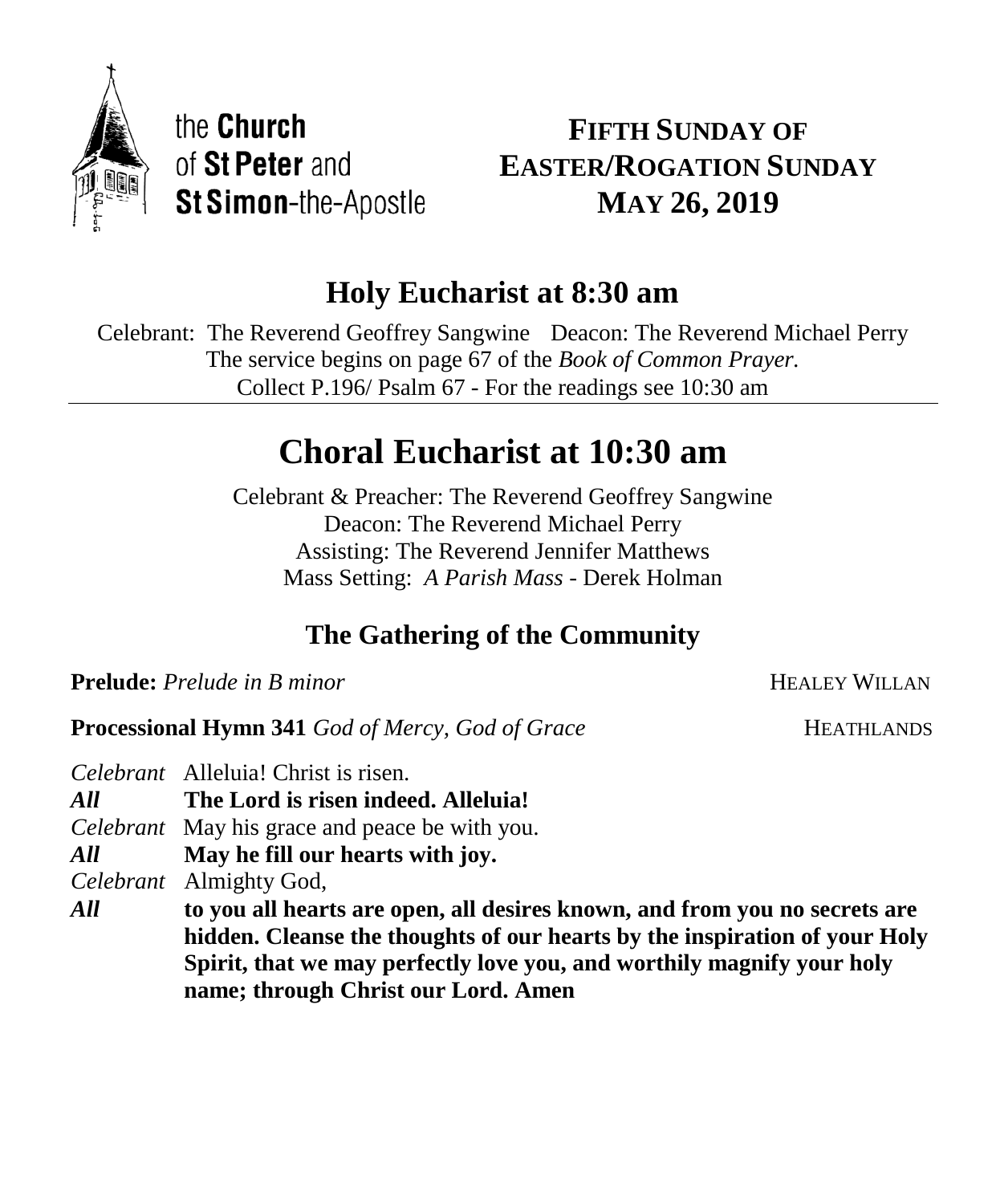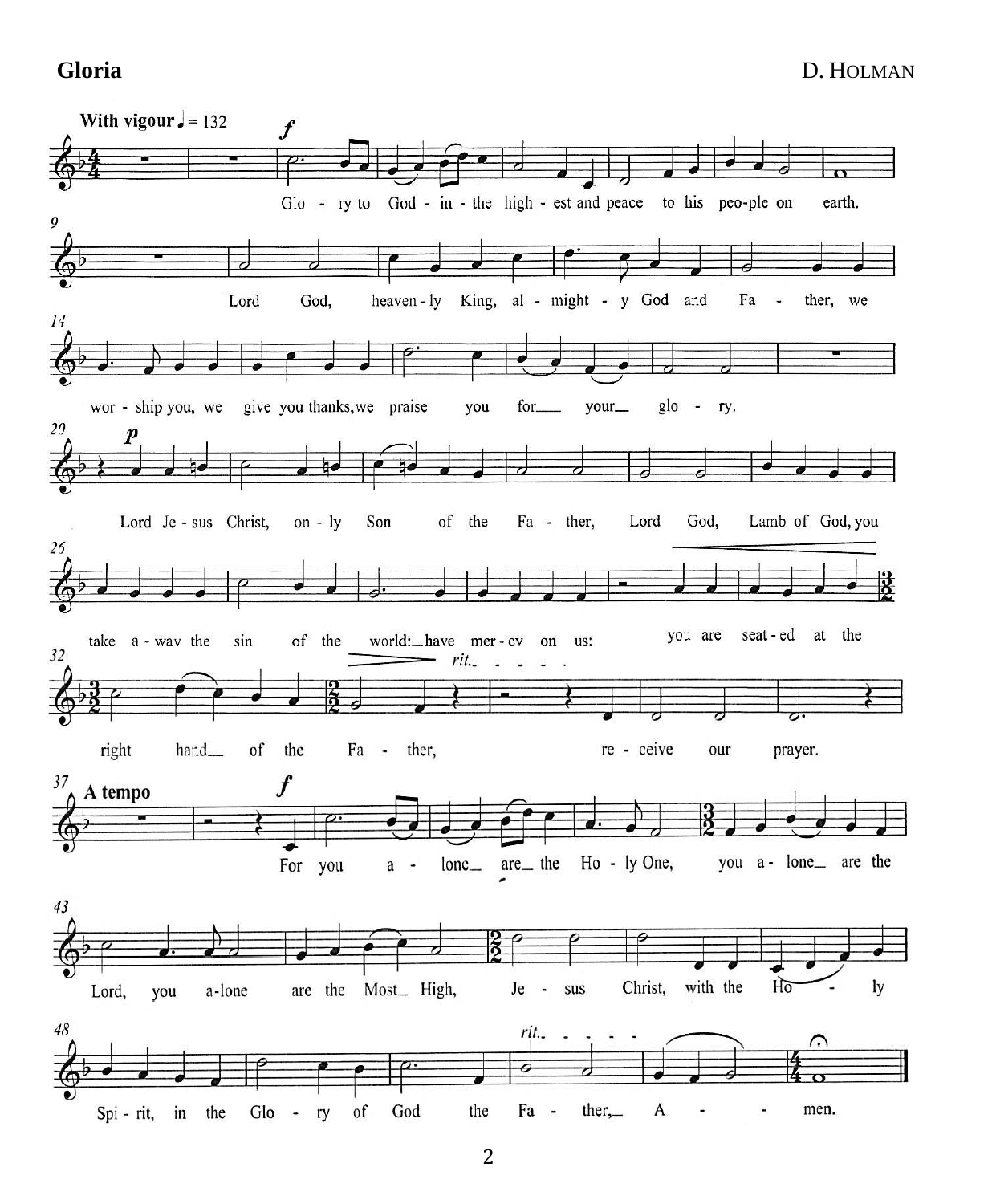## **The Collect of the Day**

Merciful God, you have prepared for those who love you, riches beyond imagination. Pour into our hearts such love toward you, that we, loving you above all things, may obtain your promises, which exceed all that we can desire; through Jesus Christ our Lord, who is alive and reigns with you and the Holy Spirit, one God, now and for ever. **Amen.**

# **The Proclamation of the Word**

*Please be seated*

**First Lesson** *Acts 16:9-15* **Read by Dennis Gittens** 

*Reader* A reading from the book of Acts.

During the night Paul had a vision: there stood a man of Macedonia pleading with him and saying, 'Come over to Macedonia and help us.' When he had seen the vision, we immediately tried to cross over to Macedonia, being convinced that God had called us to proclaim the good news to them. We set sail from Troas and took a straight course to Samothrace, the following day to Neapolis, and from there to Philippi, which is a leading city of the district of Macedonia and a Roman colony. We remained in this city for some days. On the Sabbath day we went outside the gate by the river, where we supposed there was a place of prayer; and we sat down and spoke to the women who had gathered there. A certain woman named Lydia, a worshipper of God, was listening to us; she was from the city of Thyatira and a dealer in purple cloth. The Lord opened her heart to listen eagerly to what was said by Paul. When she and her household were baptized, she urged us, saying, 'If you have judged me to be faithful to the Lord, come and stay at my home.' And she prevailed upon us.

*Reader* The word of the Lord. *All* **Thanks be to God.**

**Psalm 67**



<sup>1</sup> God be merciful unto us, and bless us,  $\ell$ 

and show us the light of his countenance, and be merciful unto us;  $2^2$  That thy way may be known upon earth,  $\ell$ 

Thy saving health among all nations.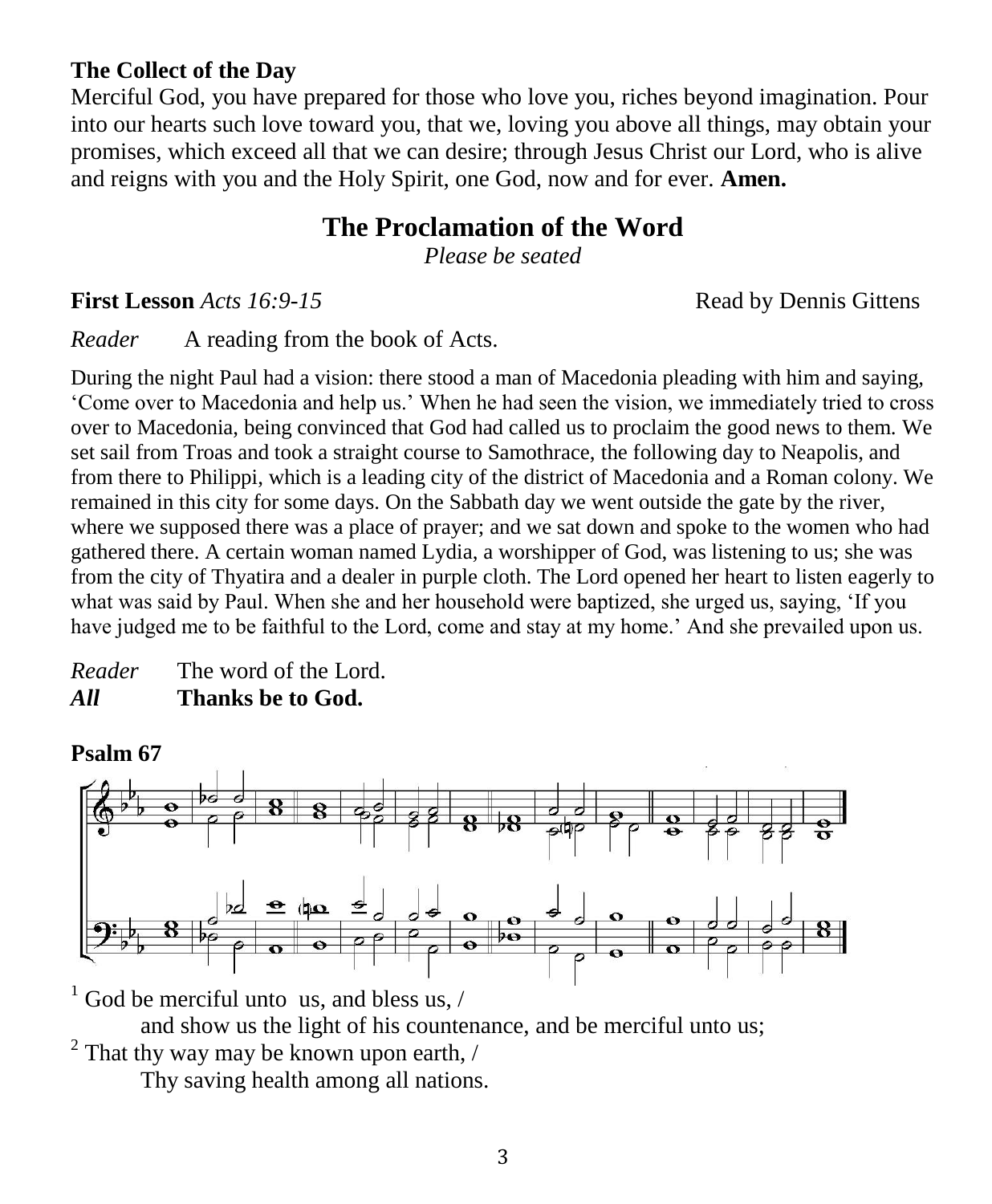$3$  Let the people praise thee, O God; / yea, let all the people praise thee.  $4^4$  O let the nations rejoice and be glad; / For thou shalt judge the folk righteously, and govern the nations upon earth.  $<sup>5</sup>$  Let the people praise thee, O God; /</sup> yea, let all the people praise thee. 6 The earth hath brought forth her increase; / and God, even our own God, shall give us his blessing.  $<sup>7</sup>$  God shall bless us;  $/$ </sup> and all the ends of the world shall fear him.

**Second Lesson** *Revelation 21:10, 22-22.50* Read by Brooke Sales-Lee

*Reader* A reading from the book of Revelation.

And in the Spirit he carried me away to a great, high mountain and showed me the holy city Jerusalem coming down out of heaven from God. I saw no temple in the city, for its temple is the Lord God the Almighty and the Lamb. And the city has no need of sun or moon to shine on it, for the glory of God is its light, and its lamp is the Lamb. The nations will walk by its light, and the kings of the earth will bring their glory into it. Its gates will never be shut by day—and there will be no night there. People will bring into it the glory and the honour of the nations. But nothing unclean will enter it, nor anyone who practises abomination or falsehood, but only those who are written in the Lamb's book of life. Then the angel showed me the river of the water of life, bright as crystal, flowing from the throne of God and of the Lamb through the middle of the street of the city. On either side of the river is the tree of life with its twelve kinds of fruit, producing its fruit each month; and the leaves of the tree are for the healing of the nations. Nothing accursed will be found there any more. But the throne of God and of the Lamb will be in it, and his servants will worship him; they will see his face, and his name will be on their foreheads. And there will be no more night; they need no light of lamp or sun, for the Lord God will be their light, and they will reign for ever and ever.

*Reader* The word of the Lord. *All* **Thanks be to God.**

#### **Acclamation ROBIN DAVIS** Choir - Soprano, Alto Congregation & Choir Tenor, Bass  $Al-le-lu - ia$ ,  $AI$  $le-lu-ia Al-le$  $\sim$  $lu - ia$ .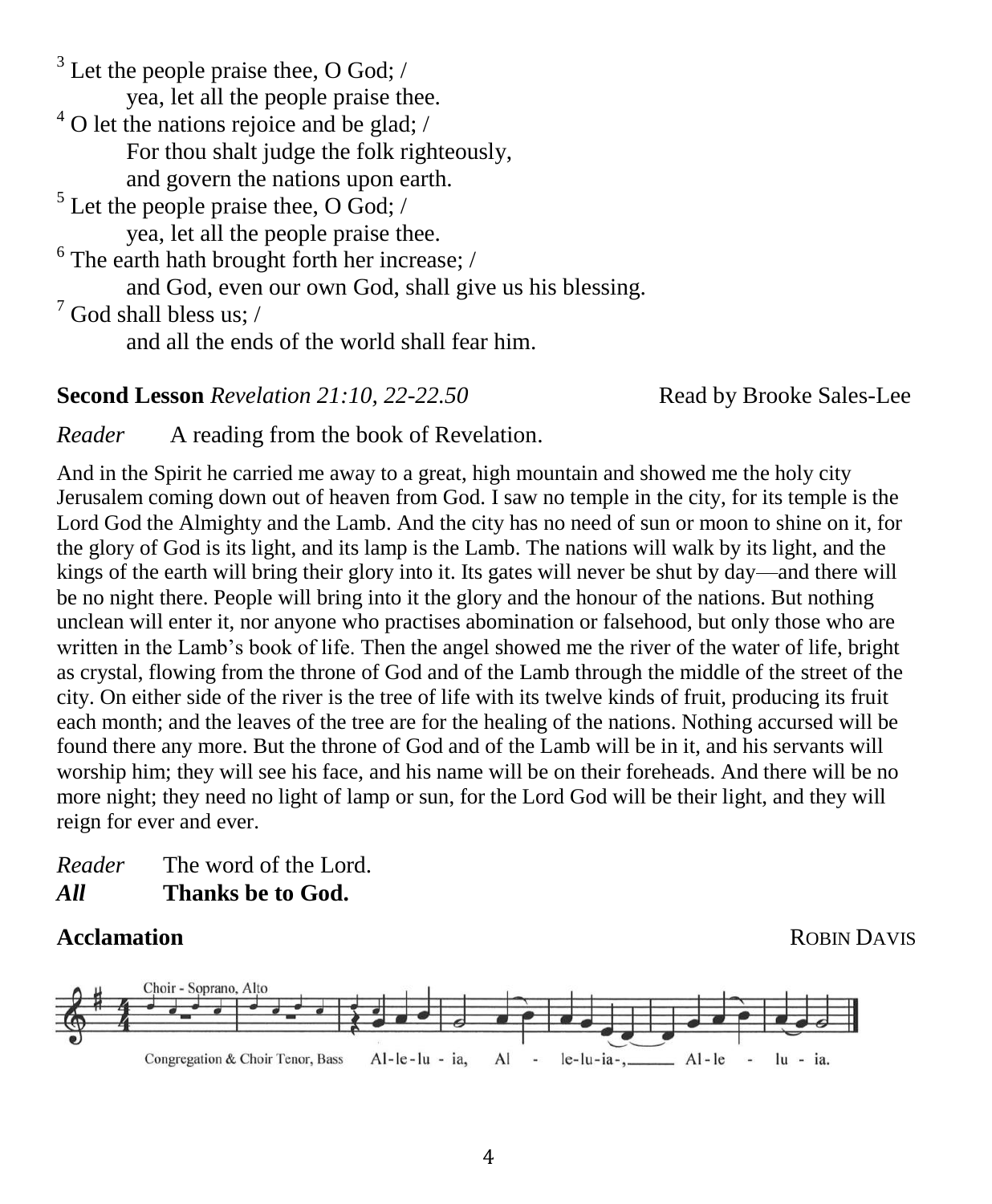## **The Holy Gospel:** *John 14:23-29*

| Deacon | The Lord be with you.                                        |
|--------|--------------------------------------------------------------|
| All    | And also with you.                                           |
| Deacon | The Holy Gospel of our Lord Jesus Christ, according to John. |
| All    | Glory to you, Lord Jesus Christ.                             |

Jesus answered him, 'Those who love me will keep my word, and my Father will love them, and we will come to them and make our home with them. Whoever does not love me does not keep my words; and the word that you hear is not mine, but is from the Father who sent me. 'I have said these things to you while I am still with you. But the Advocate, the Holy Spirit, whom the Father will send in my name, will teach you everything, and remind you of all that I have said to you. Peace I leave with you; my peace I give to you. I do not give to you as the world gives. Do not let your hearts be troubled, and do not let them be afraid. You heard me say to you, "I am going away, and I am coming to you." If you loved me, you would rejoice that I am going to the Father, because the Father is greater than I. And now I have told you this before it occurs, so that when it does occur, you may believe.

| Deacon | The Gospel of Christ.             |
|--------|-----------------------------------|
| All    | Praise to you, Lord Jesus Christ. |

# **Homily**

**Nicene Creed** *Please stand, as able.*

*Celebrant* Let us confess our faith, as we say,

**We believe in one God, the Father, the Almighty, maker of heaven and earth, of all that is, seen and unseen. We believe in one Lord, Jesus Christ, the only Son of God, eternally begotten of the Father, God from God, Light from Light, true God from true God, begotten, not made, of one being with the Father. Through him all things were made. For us and for our salvation he came down from heaven: by the power of the Holy Spirit he became incarnate from the Virgin Mary, and was made man. For our sake he was crucified under Pontius Pilate; he suffered death and was buried. On the third day he rose again in accordance with the scriptures; he ascended into heaven and is seated at the right hand of the Father. He will come again in glory to judge the living and the dead, and his kingdom will have no end. We believe in the Holy Spirit, the Lord, the giver of life, who proceeds from the Father. With the Father and the Son he is worshipped and glorified. He has spoken through the prophets. We believe in one holy catholic and apostolic Church. We acknowledge one baptism for the forgiveness of sins. We look for the resurrection of the dead, and the life of the world to come. Amen.**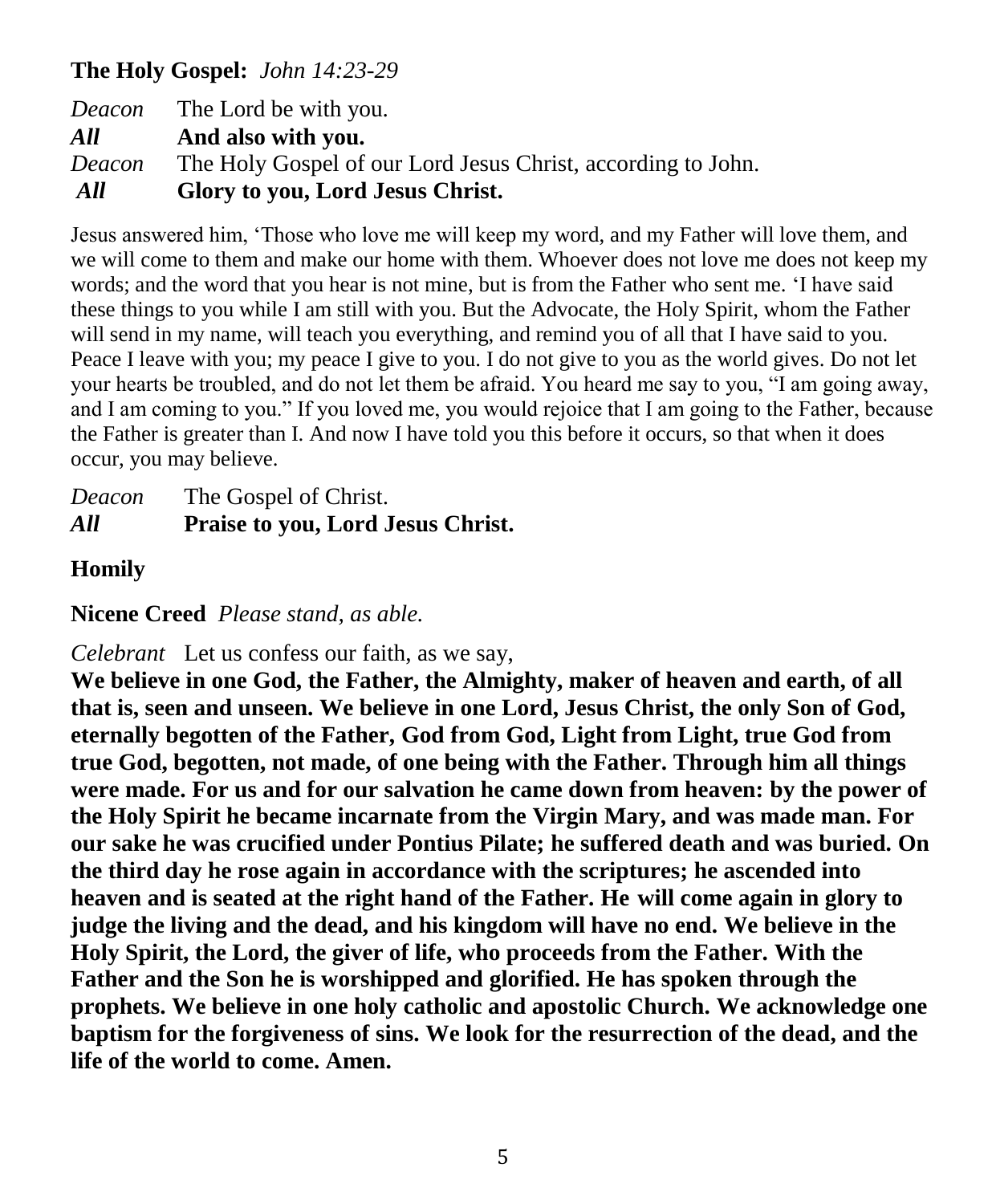#### **Prayers of the People** *Please kneel or stand, as able.* Intercessor: Ian Colette

#### **Anointing and Laying on of Hands for Healing**

*Those who would like to be anointed are invited at this time to the St Peter's altar at the south side of the church.*

**Hymn 585** *Lord, Whose Love in Humble Service* BEACH SPRING

**Confession of Absolution –** BAS p. 191

*Silence is kept. You are invited to kneel. The celebrant invites to confession of sin. Then is said,*

*Celebrant* Most merciful God,

**We confess that we have sinned against you in thought, word, and deed, by what we have done, and by what we have left undone. We have not loved you with our whole heart; we have not loved our neighbours as ourselves. We are truly sorry and we humbly repent. For the sake of your Son Jesus Christ, have mercy on us and forgive us, that we may delight in your will, and walk in your ways, to the glory of your name. Amen.**

*The Absolution is pronounced.*

**The Peace** *Celebrant* The peace of the Lord be always with you. *All* **And also with you.**

# **The Celebration of the Eucharist**

**Offertory Hymn 224** *Awake, Arise, Lift Up Your Voice* RICHMOND

#### **Prayer over the Gifts**

*Celebrant* Gracious God, We know your power to triumph over weakness. May we who ask forgiveness be ready to forgive one another, in the name of Jesus the Lord.

**Eucharistic Prayer 1 –** BAS pp. 193-195

*Celebrant* The Lord be with you.

*All* **And also with you.**

*Celebrant* Lift up your hearts.

*All* **We lift them to the Lord.**

*Celebrant* Let us give thanks to the Lord our God.

*All* **It is right to give our thanks and praise.**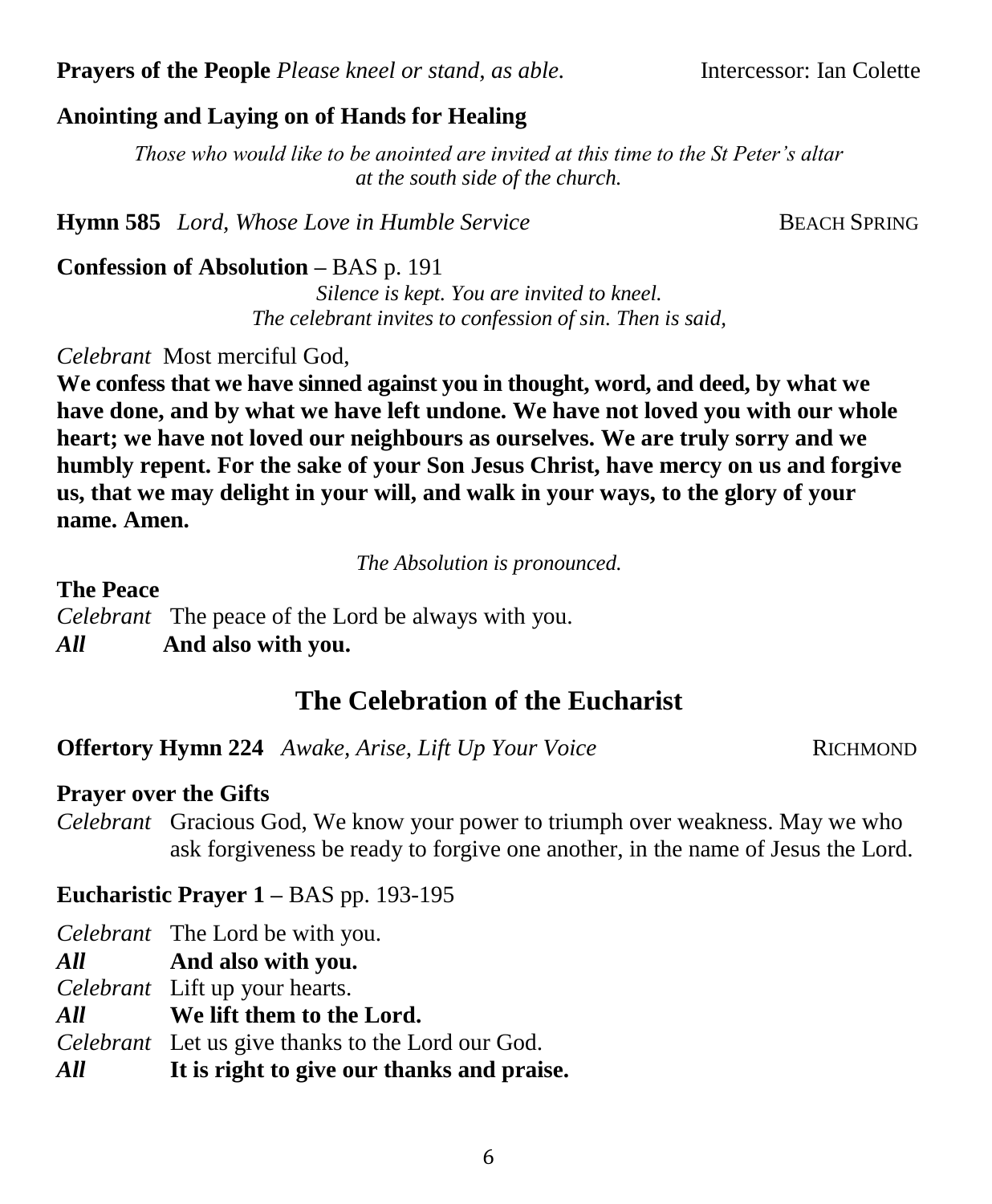## **Holy, holy, holy Lord, God of power and might, heaven and earth are full of your glory. Hosanna in the highest. Blessed is he who comes in the name of the Lord. Hosanna in the highest.**

### *The Celebrant continues:*

Holy God, source of life and goodness, all creation rightly gives you praise. In the fullness of time, you sent your Son Jesus Christ, to share our human nature, to live and die as one of us, to reconcile us to you, the God and Father of all. He healed the sick and ate and drank with outcasts and sinners; he opened the eyes of the blind and proclaimed the good news of your kingdom to the poor and to those in need. In all things he fulfilled your gracious will. On the night he freely gave himself to death, our Lord Jesus Christ took bread, and when he had given thanks to you, he broke it, and gave it to his disciples, and said, "Take, eat: this is my body which is given for you. Do this for the remembrance of me." After supper he took the cup of wine; and when he had given thanks, he gave it to them, and said, "Drink this, all of you: this is my blood of the new covenant, which is shed for you and for many for the forgiveness of sins. Whenever you drink it, do this for the remembrance of me." Gracious God, his perfect sacrifice destroys the power of sin and death; by raising him to life you give us life for evermore. Therefore, we proclaim the mystery of faith. **Christ has died. Christ is risen. Christ will come again.** Recalling his death, proclaiming his resurrection, and looking for his coming again in glory, we offer you, Father, this bread and this cup. Send your Holy Spirit upon us and upon these gifts, that all who eat and drink at this table may be one body and one holy people, a living sacrifice in Jesus Christ, our Lord. Through Christ, with Christ, and in Christ, in the unity of the Holy Spirit, all glory is yours, almighty Father, now and for ever. **Amen.**

## **The Lord's Prayer**

**Our Father in heaven, hallowed be your name, your kingdom come, your will be done, on earth as in heaven. Give us today our daily bread. Forgive us our sins as we forgive those who sin against us. Save us from the time of trial, and deliver us from evil. For the kingdom, the power, and the glory are yours, now and for ever. Amen.**

|     | Celebrant Lord, we died with you on the cross. |
|-----|------------------------------------------------|
| All | Now we are raised to new life.                 |
|     | Celebrant We were buried in your tomb.         |
| All | Now we share in your resurrection.             |
|     | Celebrant Live in us, that we may live in you. |